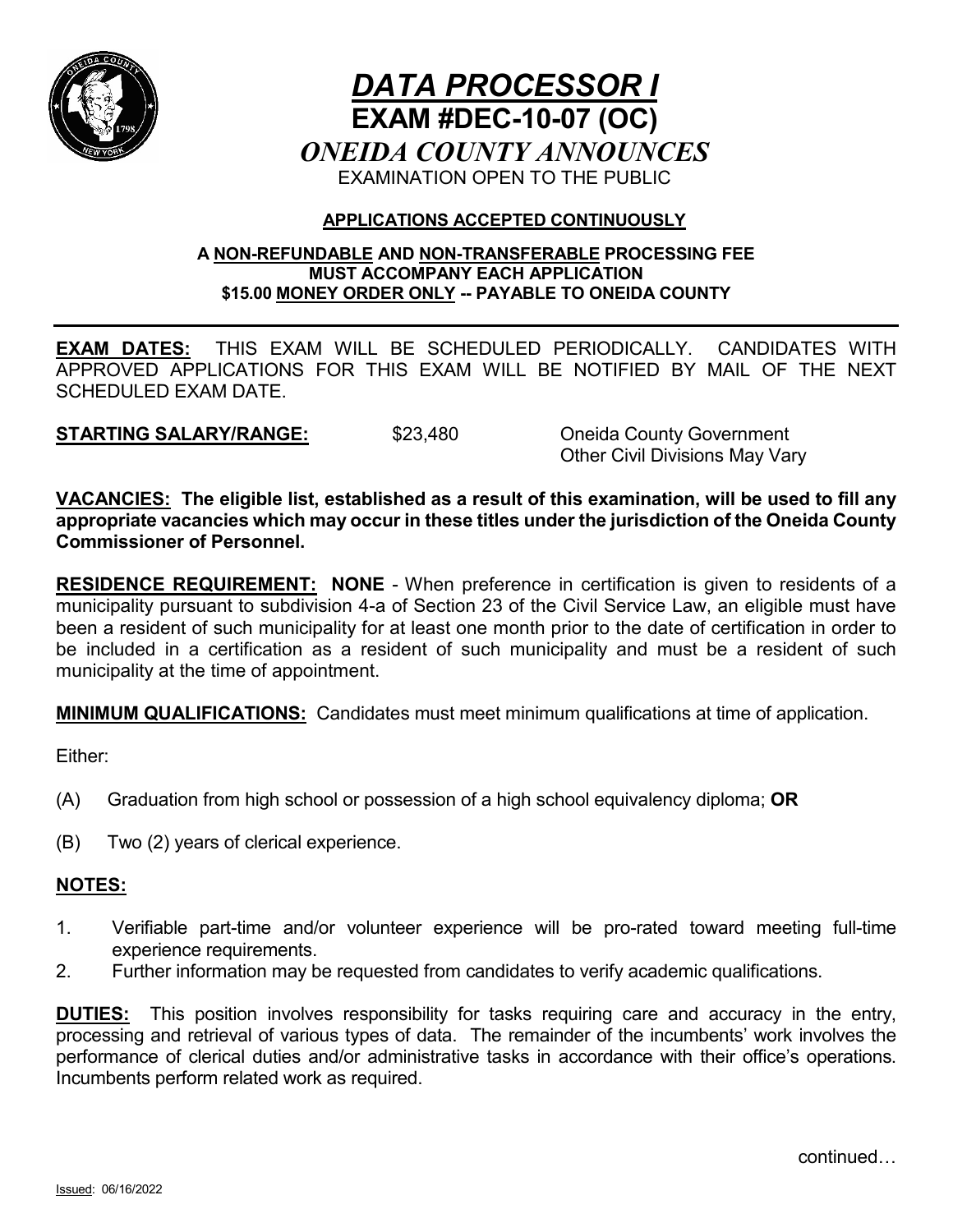# **DATA PROCESSOR I #DEC-10-07 (OC)** Page Two

**SUBJECTS OF EXAMINATION:** The examination will consist of a weighted **PC-administered test**. In order to be eligible for appointment, you must also pass a **Qualifying Performance test**. You must pass the **PC-administered test AND** the **Qualifying Performance test** in order to be considered for appointment. The qualifying performance test will be scheduled at a later time. You will not be called to the performance test unless you have passed the pc-administered test. Your rank on the eligible list will be determined by your score on the pc-administered test only.

**PC-ADMINISTERED TEST:** You must pass this test in order to be considered for appointment. The test will be administered on a personal computer (PC). Candidates need no prior knowledge of computers in order to take the test. The test uses a simple point-and-click system that is thoroughly explained through an animated instruction program. Candidates will be given a sample test on which to practice before the actual test begins. This test is designed to evaluate knowledge, skills, and/or abilities in such areas as:

#### **1. ALPHABETIZING:**

These questions test your ability to file material in alphabetical order.

#### **2. RECORD KEEPING:**

These questions evaluate your ability to perform common record keeping tasks. The test consists of two or more "sets" of questions; each set concerning a different problem. Typical record keeping problems might involve the organization or collation of data from several sources; scheduling; maintaining a record system using running balances; or completion of a table summarizing data using totals, subtotals, averages and percents.

#### **3. CLERICAL OPERATIONS WITH LETTERS AND NUMBERS:**

These questions test your skills and abilities in clerical operations involving, comparing, checking and counting. The questions require you to follow the specific directions given for each question which may involve alphabetizing, comparing, checking and counting given groups of letters and/or numbers.

**QUALIFYING PERFORMANCE TEST:** This qualifying (pass/fail) performance test will require you to use a conventional personal computer (PC) with a standard keyboard to perform various clerical tasks using simulated databases. The databases will be of a generic variety; you do not need any present knowledge of these databases in order to do well on the test. When you begin the testing program, you will receive graphic on-screen instructions that tell you how to use the databases and how to take the test. The test will consist of **three (3)** parts. In **Part One**, you will be required to add, delete and update various records in a database. In **Part Two**, you will be required to look up records in a database and write down selected information from the records onto printed forms. In **Part Three**, the computer will present questions about the information that you wrote down in Part Two. You will enter your answers directly into the PC. Your rating on this test will be based on the amount of data entered and on the accuracy of those entries. Candidates may take this qualifying performance test not more than a total of two (2) times per calendar year for any one or a combination of examinations requiring the test.

**CALCULATORS ARE RECOMMENDED:** Unless specifically prohibited, candidates are permitted to use QUIET, hand-held, solar- or battery-powered calculators ONLY. Devices with typewriter keyboards, such as cell phones, computers or devices which can be hooked up to a computer, spell-checkers, personal digital assistants, address books, language translators, dictionaries and any similar devices are **PROHIBITED**.

**ELIGIBLE LISTS:** Candidates who meet the qualifications, and pass this examination, will have their names placed on the Eligible List, in the order of final scores, regardless of the date on which they filed or took the test. The names of qualified candidates will remain on the Eligible List for one year. Appeal of ratings will not be allowed, as the opportunity for re-test exists.

**RETEST POLICY:** Retest for this continuous recruitment examination is permitted after six months.

**TERMINATION OF THE PROGRAM:** Oneida County Department of Personnel reserves the right to terminate this special recruitment program at any time, and re-establish a program of periodic testing for this title.

**TEST GUIDE:** A *"Guide to Taking the Examination for Clerical Series"* is available on the New York State Department of Civil Service website<https://www.cs.ny.gov/testing/testguides.cfm>.

continued…

**For further information contact: ONEIDA COUNTY DEPT. OF PERSONNEL, 800 PARK AVE., UTICA, NY 13501 TELEPHONE: (315) 798-5726 AMANDA L. CORTESE-KOLASZ, COMMISSIONER**